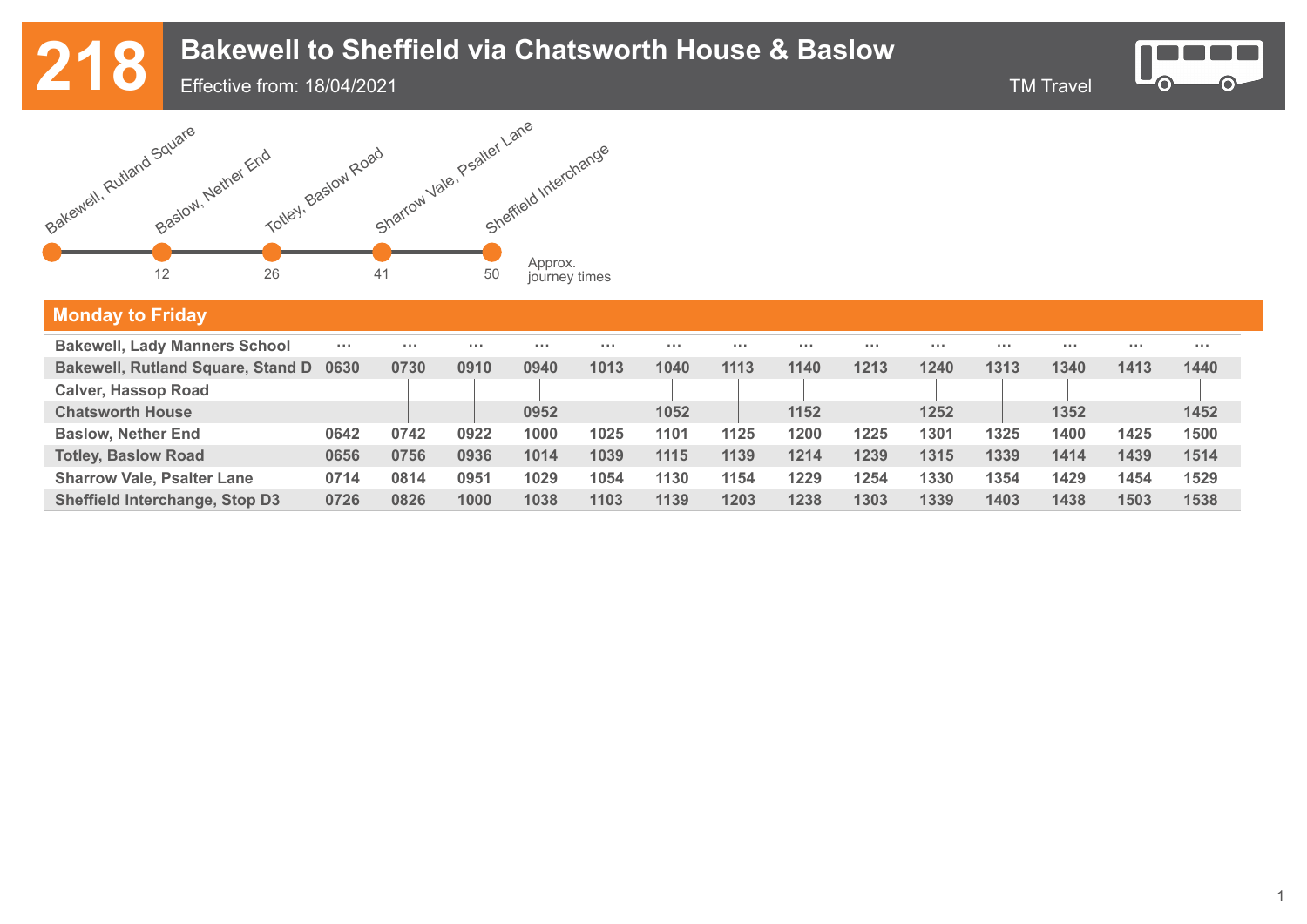Effective from: 18/04/2021



### **Monday to Friday (continued)**

| Codes                                    |            | Hol        | Sch  |                   |            |      |          |      | b        | a.nGMT | a.BST    |
|------------------------------------------|------------|------------|------|-------------------|------------|------|----------|------|----------|--------|----------|
| <b>Bakewell, Lady Manners School</b>     | $\sim 100$ | $\sim 100$ | 1540 | $\sim$ 0.0 $\sim$ | $\sim 100$ |      | $\cdots$ | .    | $\cdots$ | .      | $\cdots$ |
| <b>Bakewell, Rutland Square, Stand D</b> | 1513       | 1540       |      | 1620              | 1640       | 1733 | 1755     | 1855 | 1933     | 1933   | 1953     |
| <b>Calver, Hassop Road</b>               |            | 1552       | 1553 |                   |            |      |          |      |          |        |          |
| <b>Chatsworth House</b>                  |            |            |      |                   | 1652       |      | 1807     | 1907 |          |        |          |
| <b>Baslow, Nether End</b>                | 1525       | 1600       | 1600 | 1637              | 1700       | 1745 | 1815     | 1915 | 1945     | 1945   | 2005     |
| <b>Totley, Baslow Road</b>               | 1539       | 1614       | 1614 | 1651              | 1714       | 1759 | 1829     | 1929 | 1959     | 1959   | 2019     |
| <b>Sharrow Vale, Psalter Lane</b>        | 1554       | 1629       | 1629 | 1711              | 1735       | 1820 | 1844     | 1944 | 2014     | 2014   | 2034     |
| <b>Sheffield Interchange, Stop D3</b>    | 1603       | 1638       | 1638 | 1721              | 1745       | 1828 | 1852     | 1952 | 2022     | 2022   | 2042     |

<sup>a</sup> Only runs on Fridays

b Does not run on Fridays

BST Runs on BST Summer dates

Hol Derbyshire School Holidays Only

nGMT Runs on GMT Winter dates

Sch Derbyshire Schooldays Only

| <b>Saturday</b>                          |      |      |      |      |      |      |      |      |      |      |      |      |      |      |
|------------------------------------------|------|------|------|------|------|------|------|------|------|------|------|------|------|------|
| <b>Bakewell, Rutland Square, Stand D</b> | 0630 | 0730 | 0910 | 0940 | 1013 | 1040 | 1113 | 1140 | 1213 | 1240 | 1313 | 1340 | 1413 | 1440 |
| <b>Chatsworth House</b>                  |      |      |      | 0952 |      | 1052 |      | 1152 |      | 1252 |      | 1352 |      | 1452 |
| <b>Baslow, Nether End</b>                | 0642 | 0742 | 0922 | 1000 | 1025 | 1101 | 1125 | 1200 | 1225 | 1301 | 1325 | 1400 | 1425 | 1500 |
| <b>Totley, Baslow Road</b>               | 0656 | 0756 | 0936 | 1014 | 1039 | 1115 | 1139 | 1214 | 1239 | 1315 | 1339 | 1414 | 1439 | 1514 |
| <b>Sharrow Vale, Psalter Lane</b>        | 0714 | 0814 | 0951 | 1029 | 1054 | 1130 | 1154 | 1229 | 1254 | 1330 | 1354 | 1429 | 1454 | 1529 |
| <b>Sheffield Interchange, Stop D3</b>    | 0726 | 0826 | 1000 | 1038 | 1103 | 1139 | 1203 | 1238 | 1303 | 1339 | 1403 | 1438 | 1503 | 1538 |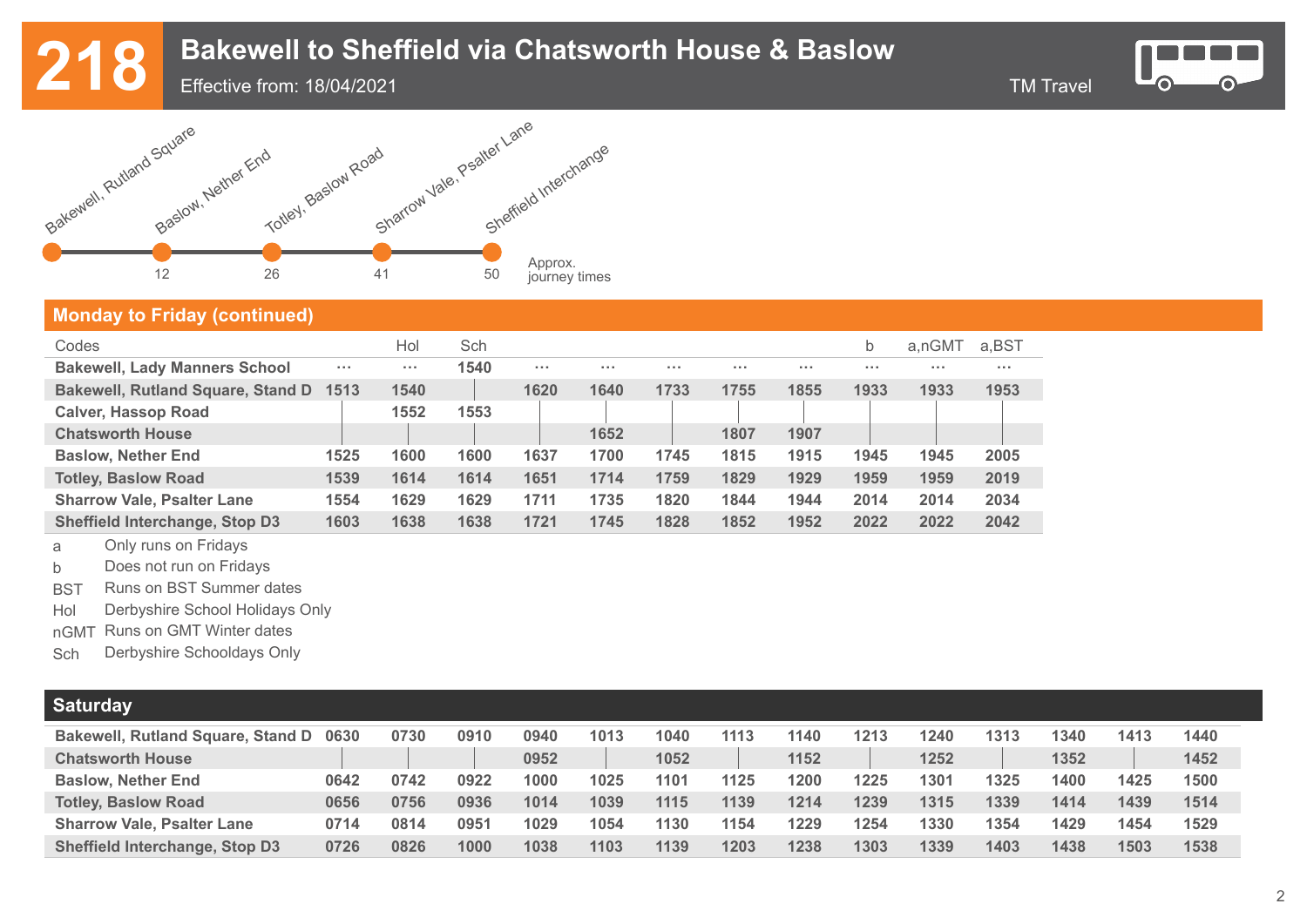Effective from: 18/04/2021







#### **Saturday (continued)**

**Sunday** 

| Codes                                  |      |      |      |      |      |      |      | nGMT | <b>BST</b> |
|----------------------------------------|------|------|------|------|------|------|------|------|------------|
| Bakewell, Rutland Square, Stand D 1513 |      | 1540 | 1620 | 1640 | 1733 | 1755 | 1855 | 1933 | 1953       |
| <b>Chatsworth House</b>                |      |      |      | 1652 |      | 1807 | 1907 |      |            |
| <b>Baslow, Nether End</b>              | 1525 | 1600 | 1632 | 1700 | 1745 | 1815 | 1915 | 1945 | 2005       |
| <b>Totley, Baslow Road</b>             | 1539 | 1614 | 1646 | 1714 | 1759 | 1829 | 1929 | 1959 | 2019       |
| <b>Sharrow Vale, Psalter Lane</b>      | 1554 | 1629 | 1701 | 1729 | 1820 | 1844 | 1944 | 2014 | 2034       |
| <b>Sheffield Interchange, Stop D3</b>  | 1603 | 1638 | 1710 | 1738 | 1840 | 1853 | 1953 | 2022 | 2042       |

BST Runs on BST Summer dates nGMT Runs on GMT Winter dates

| <b>Sunday</b>                            |      |            |      |                  |      |                 |      |            |            |      |            |      |            |            |
|------------------------------------------|------|------------|------|------------------|------|-----------------|------|------------|------------|------|------------|------|------------|------------|
| Codes                                    | nGMT | <b>BST</b> | BS1  | nGM <sub>1</sub> | BS   | BS <sup>-</sup> | nGMT | <b>BST</b> | <b>BST</b> |      | <b>BST</b> | nGMT | <b>BST</b> | <b>BST</b> |
| <b>Bakewell, Rutland Square, Stand D</b> | 0943 | 0940       | 1013 | 1043             | 1040 | 1113            | 1143 | 1140       | 1213       | 1240 | 1313       | 1343 | 1340       | 1413       |
| <b>Chatsworth House</b>                  |      | 0952       |      |                  | 1052 |                 |      | 1152       |            | 1252 |            |      | 1352       |            |
| <b>Baslow, Nether End</b>                | 0955 | 1000       | 1025 | 1055             | 1100 | 1125            | 1155 | 1200       | 1225       | 1300 | 1325       | 1355 | 1400       | 1425       |
| <b>Totley, Baslow Road</b>               | 1009 | 1014       | 1039 | 1109             | 1114 | 1139            | 1209 | 1214       | 1239       | 1314 | 1339       | 1409 | 1414       | 1439       |
| <b>Sharrow Vale, Psalter Lane</b>        | 1024 | 1029       | 1054 | 1124             | 1129 | 1154            | 1224 | 1229       | 1254       | 1329 | 1354       | 1424 | 1429       | 1454       |
| Sheffield Interchange, Stop D3           | 1033 | 1038       | 1103 | 1133             | 1138 | 1203            | 1233 | 1238       | 1303       | 1338 | 1403       | 1433 | 1438       | 1503       |

BST Runs on BST Summer dates

nGMT Runs on GMT Winter dates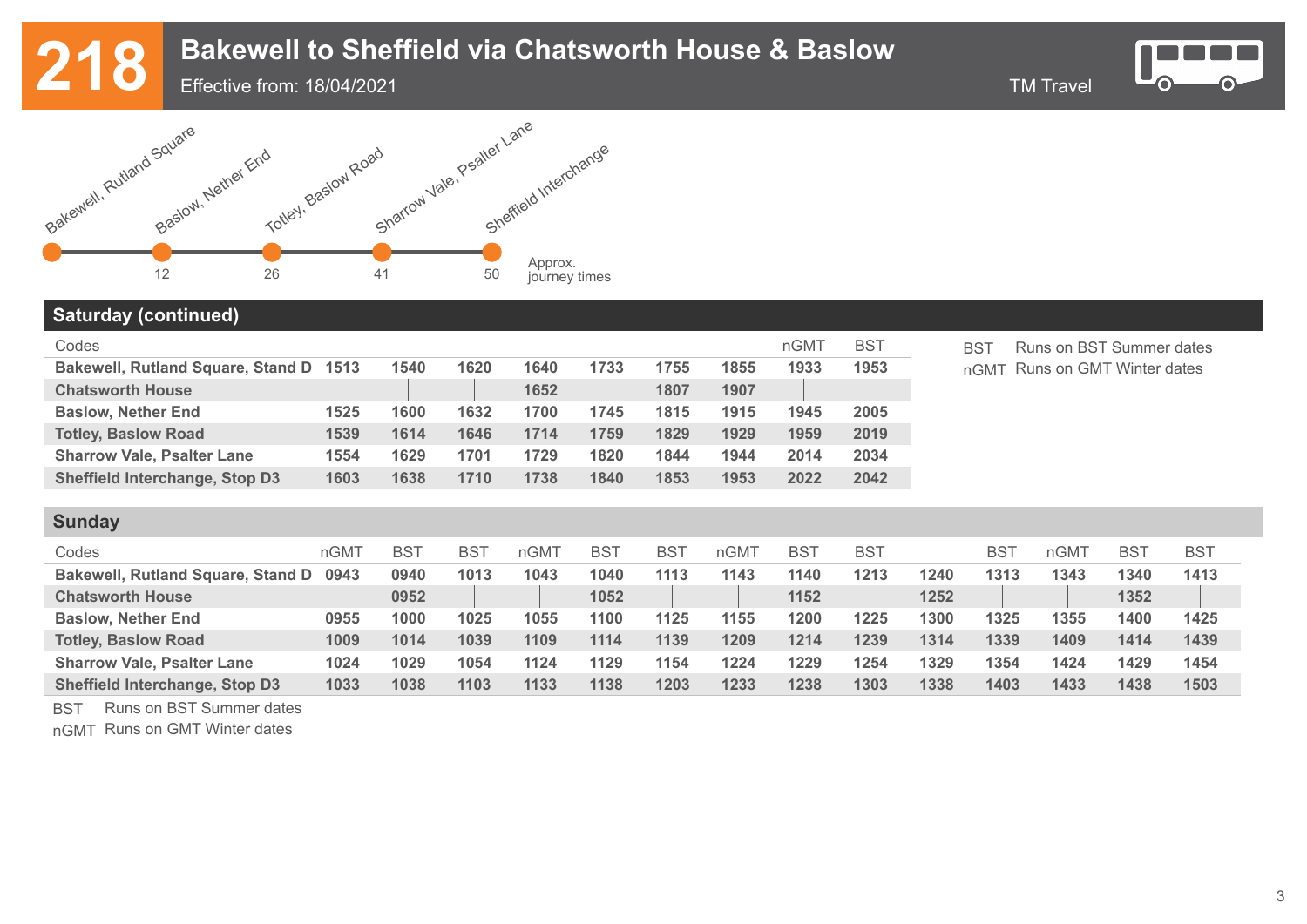Effective from: 18/04/2021



⋒

**C** 



### **Sunday (continued)**

| Codes                                    |      | <b>BST</b> | nGMT | <b>BST</b> | <b>BST</b> | nGMT | <b>BST</b> | <b>BST</b> | nGMT | <b>BST</b> | <b>BST</b> |
|------------------------------------------|------|------------|------|------------|------------|------|------------|------------|------|------------|------------|
| <b>Bakewell, Rutland Square, Stand D</b> | 1440 | 1513       | 1543 | 1540       | 1613       | 1640 | 1640       | 1733       | 1743 | 1755       | 1855       |
| <b>Chatsworth House</b>                  | 1452 |            |      | 1552       |            | 1652 | 1652       |            |      | 1807       | 1907       |
| <b>Baslow, Nether End</b>                | 1500 | 1525       | 1555 | 1600       | 1625       | 1700 | 1705       | 1745       | 1755 | 1815       | 1915       |
| <b>Totley, Baslow Road</b>               | 1514 | 1539       | 1609 | 1614       | 1639       | 1714 | 1719       | 1759       | 1809 | 1829       | 1929       |
| <b>Sharrow Vale, Psalter Lane</b>        | 1529 | 1554       | 1624 | 1629       | 1700       | 1729 | 1734       | 1812       | 1822 | 1842       | 1942       |
| <b>Sheffield Interchange, Stop D3</b>    | 1538 | 1603       | 1633 | 1638       | 1710       | 1738 | 1743       | 1820       | 1830 | 1850       | 1950       |

BST Runs on BST Summer dates

nGMT Runs on GMT Winter dates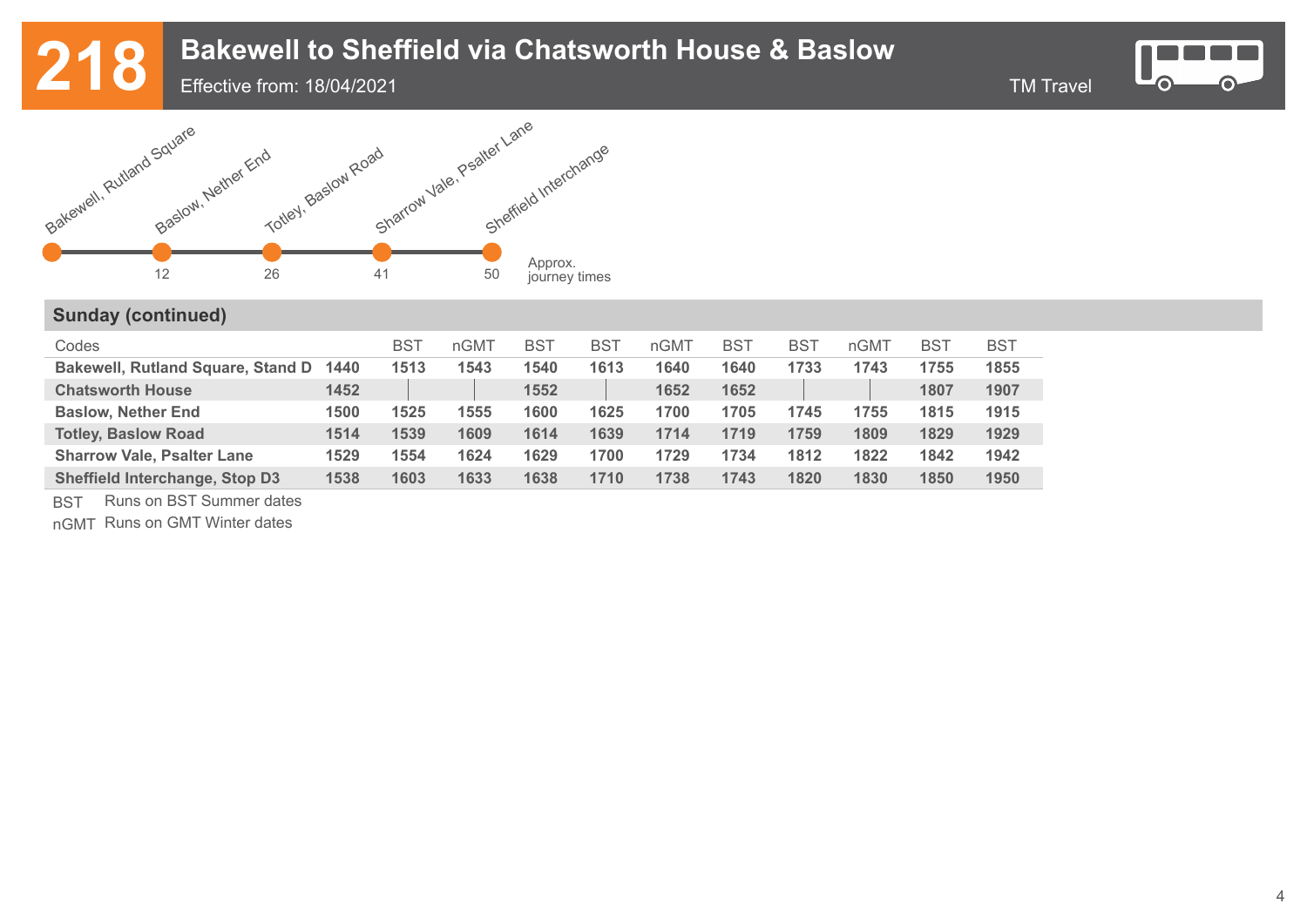# 218 Sheffield to Bakewell via Baslow & Chatsworth House<br>218 Effective from: 18/04/2021

Effective from: 18/04/2021

 $\bullet$ 



### **Monday to Friday**

| Codes                                    | Hol         | Sch  |          |       |          |       |             |                 |       |       |      |       |      |          |          |
|------------------------------------------|-------------|------|----------|-------|----------|-------|-------------|-----------------|-------|-------|------|-------|------|----------|----------|
| <b>Sheffield Interchange, Stop D3</b>    | 0730        | 0730 | 0830     | 0940  | 1010     | 1040  |             | 10 <sup>1</sup> | -40   |       | 1440 | 1510  | 1540 | 1610     | 1640     |
| <b>Sharrow Vale, Psalter Lane</b>        | 0742        | 0742 | 0842     | 0951  | 1021     | 1051  | Then        | 21              | 51    |       | 1451 | 1521  | 1551 | 1622     | 1652     |
| <b>Totley, Main Avenue</b>               | 0803        | 0803 | 0903     | 1006  | 1036     | 1106  | at          | 36              | 06    |       | 1506 | 1536  | 1606 | 1643     | 1713     |
| <b>Baslow, Nether End</b>                | 0816        | 0816 | 0916     | 1019  | 1049     | 1119  | these       | 49              | 19    |       | 1519 | 1549  | 1619 | 1656     | 1726     |
| Hassop Road, Hassop Road                 | 0822        | 0822 |          |       |          |       | mins        |                 |       | until |      |       |      |          |          |
| <b>Chatsworth House</b>                  |             |      | 0924     |       | 1057     |       | past<br>the | 57              |       |       |      | 1557  |      | 1704     |          |
| <b>Bakewell, Rutland Square, Stand D</b> | 0833        | 0833 | 0937     | 1032  | 1110     | 1132  | hour        |                 | 10 32 |       | 1532 | 1610  | 1632 | 1717     | 1739     |
| <b>Bakewell, Lady Manners School</b>     | $\sim 1000$ | 0840 | $\cdots$ | 1.1.1 | $\cdots$ | 1.1.1 |             | .               | .     |       |      | 1.1.1 | .    | $\cdots$ | $\cdots$ |

Hol Derbyshire School Holidays Only

Sch Derbyshire Schooldays Only

#### **Monday to Friday (continued)**

| Sheffield Interchange, Stop D3           | 1735 | 1755  | 1835                 |
|------------------------------------------|------|-------|----------------------|
| <b>Sharrow Vale, Psalter Lane</b>        | 1747 | 1807  | 1846                 |
| <b>Totley, Main Avenue</b>               | 1808 | 1828  | 1901                 |
| <b>Baslow, Nether End</b>                | 1821 | 1841  | 1914                 |
| <b>Hassop Road, Hassop Road</b>          |      |       |                      |
| <b>Chatsworth House</b>                  | 1829 |       |                      |
| <b>Bakewell, Rutland Square, Stand D</b> | 1842 | 1854  | 1926                 |
| <b>Bakewell, Lady Manners School</b>     | 1.11 | 1.1.1 | $\sim$ $\sim$ $\sim$ |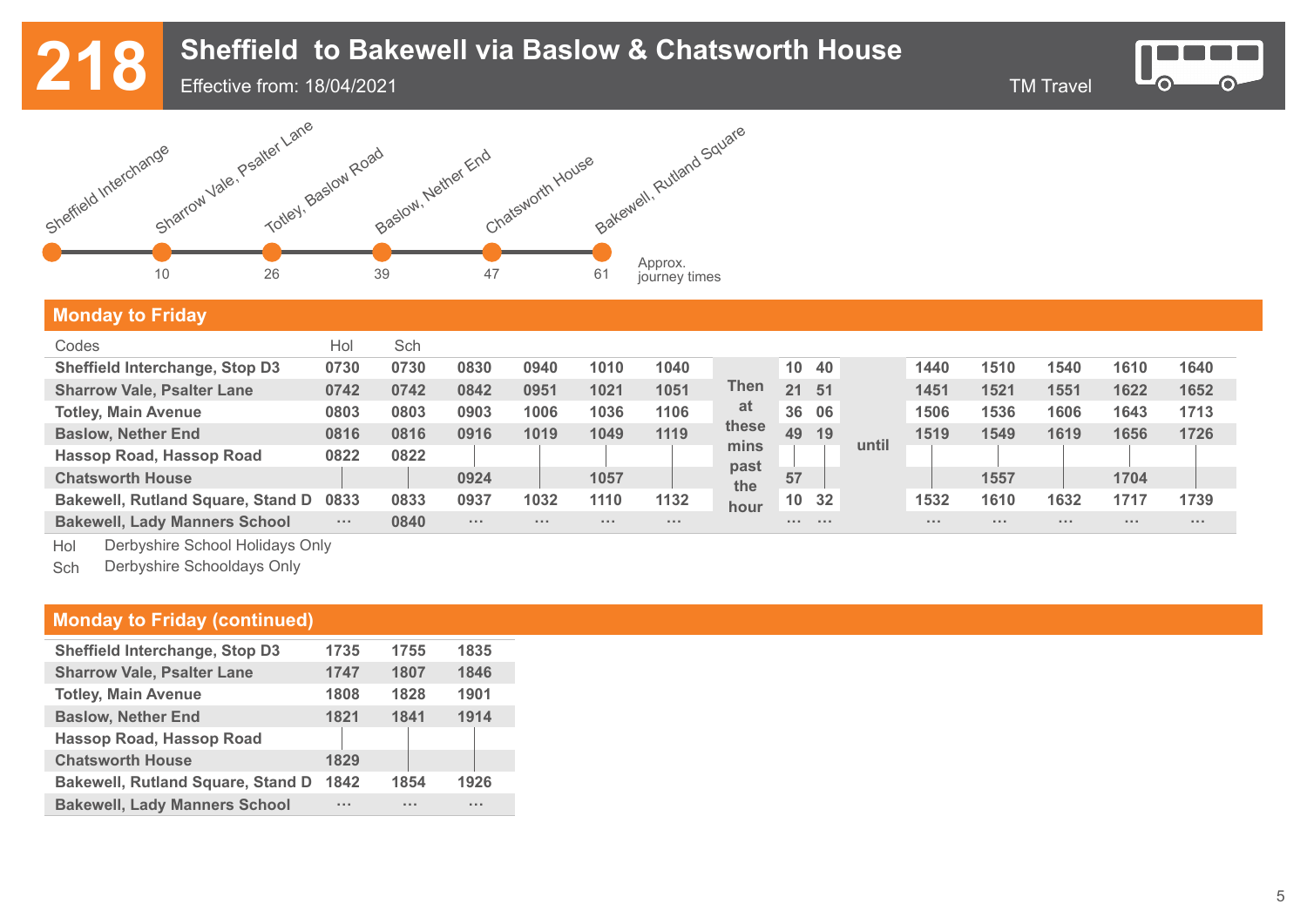# 218 Sheffield to Bakewell via Baslow & Chatsworth House<br>218 Effective from: 18/04/2021

Effective from: 18/04/2021

-0

 $\odot$ 



#### **Saturday**

| Sheffield Interchange, Stop D3           | 0730 | 0830 | 0940 | 1010 | 1040 | 1110 | 1140 | 1210 | 1240 | 1310 | 1440 | 1510 | 1540 | 1610 |
|------------------------------------------|------|------|------|------|------|------|------|------|------|------|------|------|------|------|
| <b>Sharrow Vale, Psalter Lane</b>        | 0742 | 0842 | 0951 | 1021 | 1051 | 1121 | 1151 | 1221 | 1251 | 1321 | 1451 | 1521 | 1551 | 1622 |
| <b>Totley, Main Avenue</b>               | 0803 | 0903 | 1006 | 1036 | 1106 | 1136 | 1206 | 1236 | 1306 | 1336 | 1506 | 1536 | 1606 | 1643 |
| <b>Baslow, Nether End</b>                | 0816 | 0916 | 1019 | 1049 | 1119 | 1149 | 1219 | 1249 | 1319 | 1349 | 1519 | 1549 | 1619 | 1656 |
| <b>Chatsworth House</b>                  |      | 0924 |      | 1057 |      | 1157 |      | 1257 |      | 1357 |      | 1557 |      | 1704 |
| <b>Bakewell, Rutland Square, Stand D</b> | 0833 | 0937 | 1032 | 1110 | 1132 | 1210 | 1232 | 1310 | 1332 | 1410 | 1532 | 1610 | 1632 | 1717 |

### **Saturday (continued)**

| <b>Sheffield Interchange, Stop D3</b>    | 1640 | 1735 | 1755 | 1835 |
|------------------------------------------|------|------|------|------|
| <b>Sharrow Vale, Psalter Lane</b>        | 1652 | 1747 | 1807 | 1846 |
| <b>Totley, Main Avenue</b>               | 1713 | 1808 | 1828 | 1901 |
| <b>Baslow, Nether End</b>                | 1726 | 1821 | 1841 | 1914 |
| <b>Chatsworth House</b>                  |      | 1829 |      |      |
| <b>Bakewell, Rutland Square, Stand D</b> | 1739 | 1841 | 1854 | 1926 |